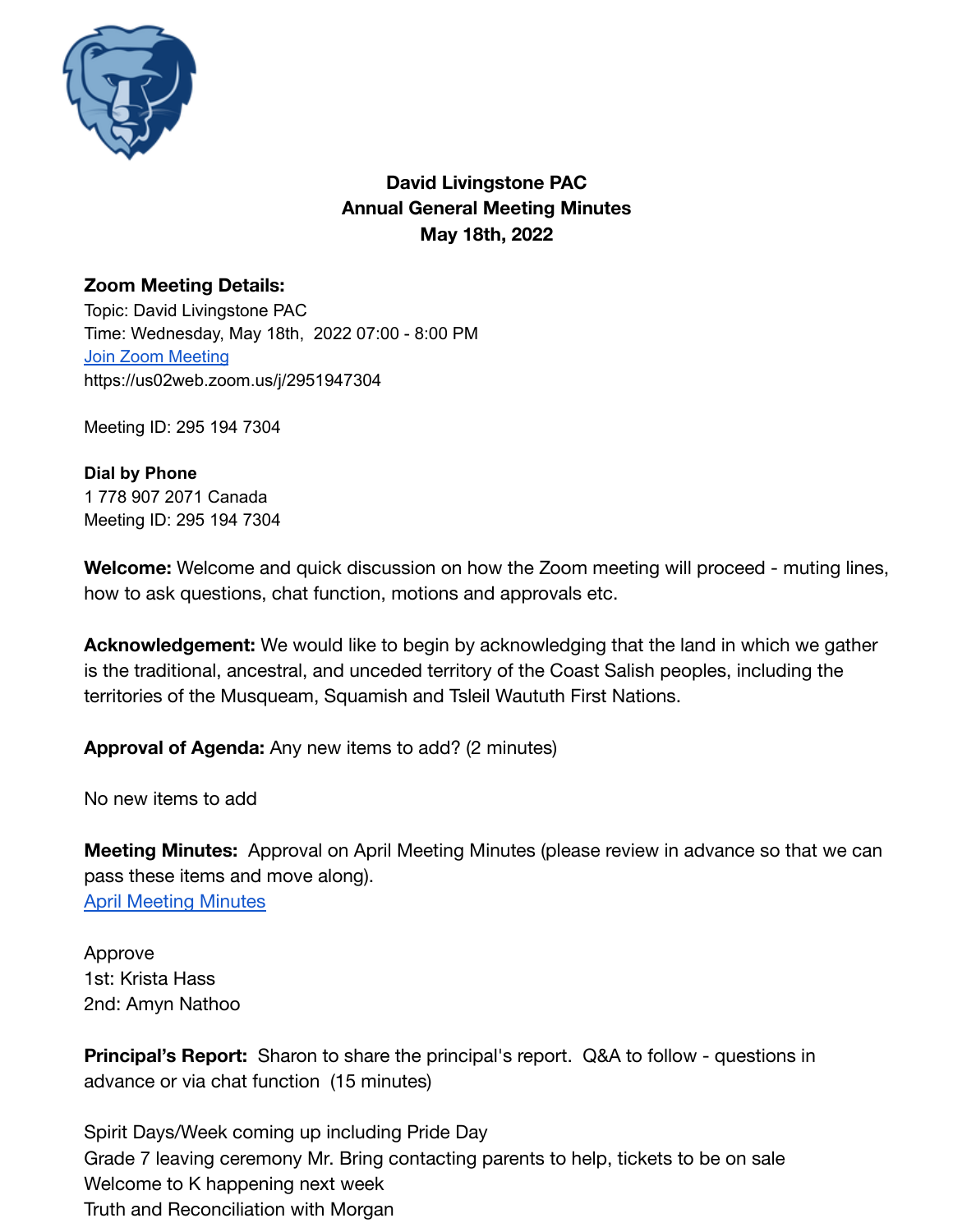- Work with kids to work on concept of culture
- Connection to Indigenous culture
- Create a tshirt motif with upper grades
- Printer for tshirts will depend on supply and cost

Questions? no

**Chair Report:** Jo & Julia (10 minutes)

Thank you to Julia and the team for putting the Soiree together last Saturday

Grade 7 leaving ceremony

- PAC giving \$500 to the ceremony lunch
- Need a parent volunteer to help
- Walk-a-thon next Friday
	- Forms going home this week
	- Opportunity for parent volunteers
- Tshirts (see above)
- June PAC meeting as a social at Heroes Welcome
	- Please RSVP if you can attend

**Treasurer Report:** Krista & Leigh Anne (5 minutes) - Please review documents **in advance** of the meeting so that we are able to approve and move forward. April Treasurer's Report

Update: See report for regular business

- Soiree report will be separate and shared on the FB page
	- Funds will be tallied along with walk-a-thon for next year

Questions:

- Do the teachers get funds from PAC YES
- Do the teachers not always spend it YES
- 500 literacy and 500 division funds

\$400 field trip funds for the remainder of the year per teacher

- If not used rolls over to next year

Budget for next school year to follow

### **Unfinished Business:**

● None

### **New Business:**

- Thank you to Rachel James and Melissa Carr, co-secretaries on the PAC Exec for the last 2 years - we appreciate you volunteering your time!
- Vote in new PAC Executive